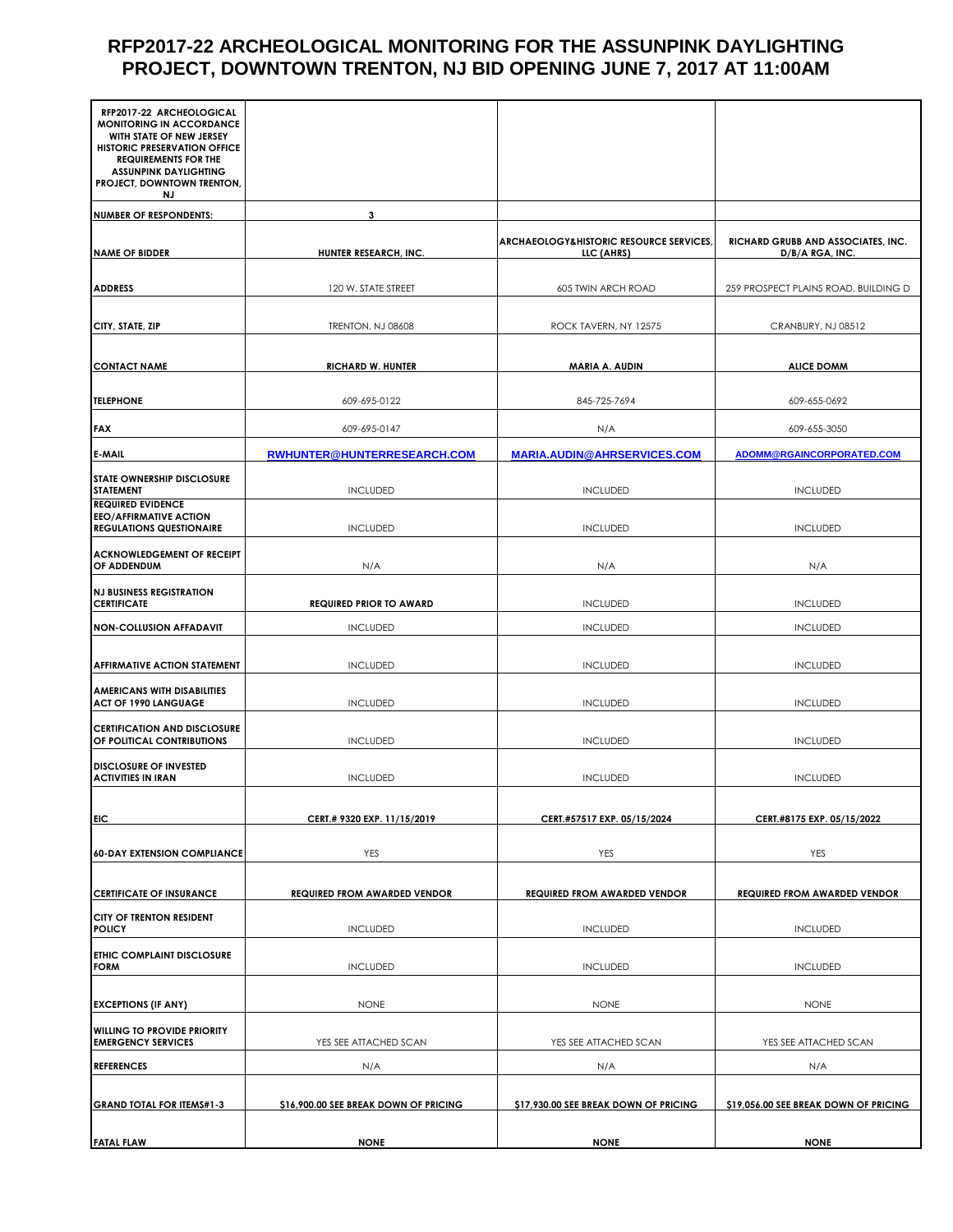#### 3.6 Price Form

 $\bar{\kappa}$ 

 $\mathcal{Q}^{\prime}$ 

Complete and submit the following price form with the proposal:

Request for Proposal<br>Archeological Monitoring and Reporting for<br>Assunpink Daylighting Project<br>S. Broad, Lafayette and Warren Streets Trenton, New Jersey

| <b>TASK</b>            |                                  | <b>T&amp;M, NTE Cost</b>                     |  |            |
|------------------------|----------------------------------|----------------------------------------------|--|------------|
| $\left  \cdot \right $ |                                  | Prepare an Archeological Monitoring Protocol |  | $1.500 -$  |
| 2)                     | Conduct Archeological Monitoring |                                              |  | \$11,400.  |
|                        | 3) Prepare a Summary Report      |                                              |  | $84,000 -$ |
|                        |                                  | <b>TOTAL</b>                                 |  | 816,900.   |
|                        | Offeror (Name/Org.):             | Hunter Research, Inc.                        |  |            |
| Date:                  |                                  | June 5, 2017                                 |  |            |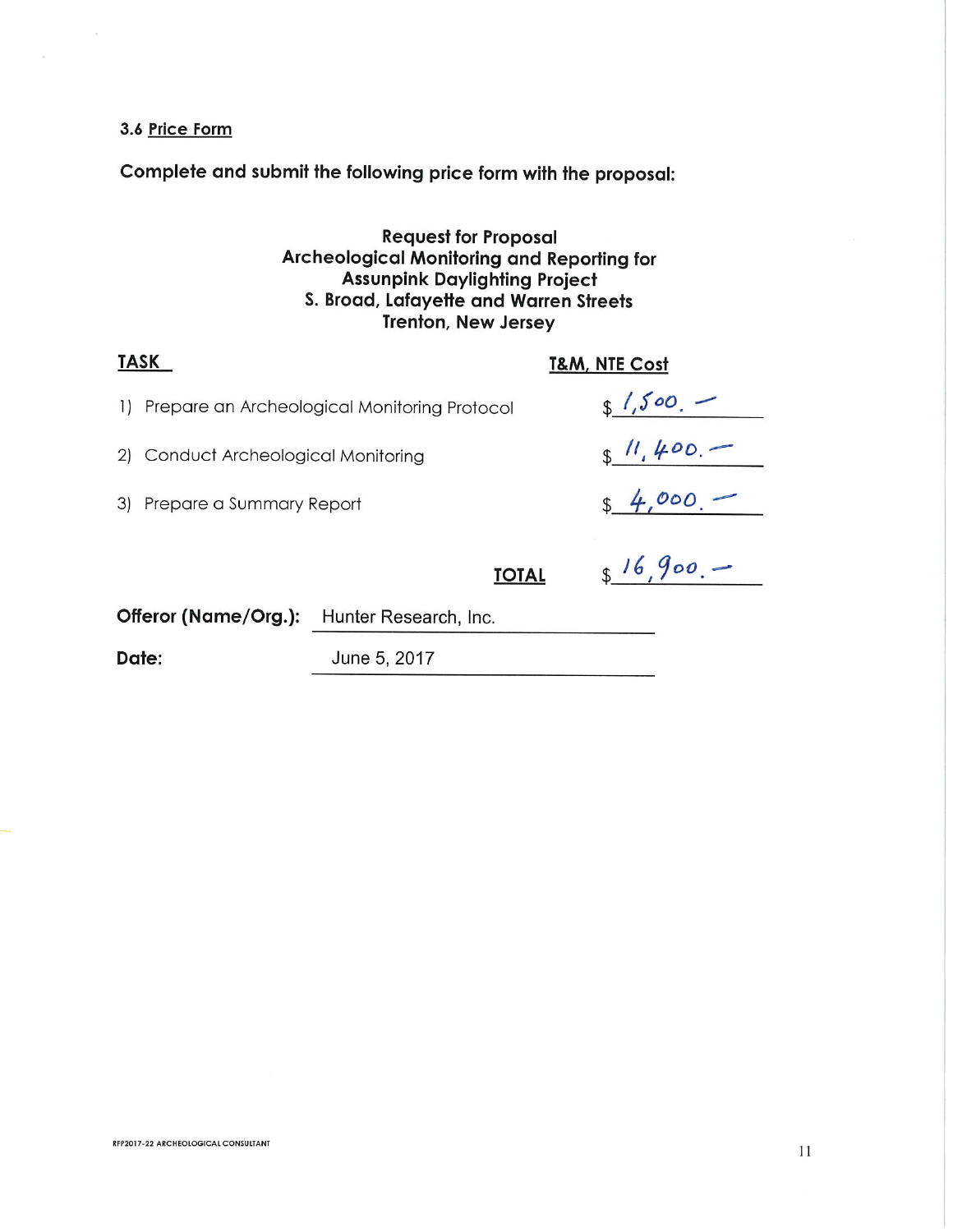#### 3.6 Price Form

Complete and submit the following price form with the proposal:

 $\mathbf{v}_i$  .

**Request for Proposal Archeological Monitoring and Reporting for Assunpink Daylighting Project** S. Broad, Lafayette and Warren Streets **Trenton, New Jersey** 

 $\mathcal{L}_{\rm{max}}$ 

#### **TASK**

### **T&M, NTE Cost**

 $8900.00$ <br> $814,500.00$ <br> $83,30.00$ 

1) Prepare an Archeological Monitoring Protocol

 $\mathcal{L}_{\mathcal{L}}$ 

2) Conduct Archeological Monitoring

3) Prepare a Summary Report

|       | <b>TOTAL</b> |                                                             |
|-------|--------------|-------------------------------------------------------------|
|       |              | Offeror (Name/Org.): Maria A. Audin, Archaeology + Historic |
| Date: |              |                                                             |